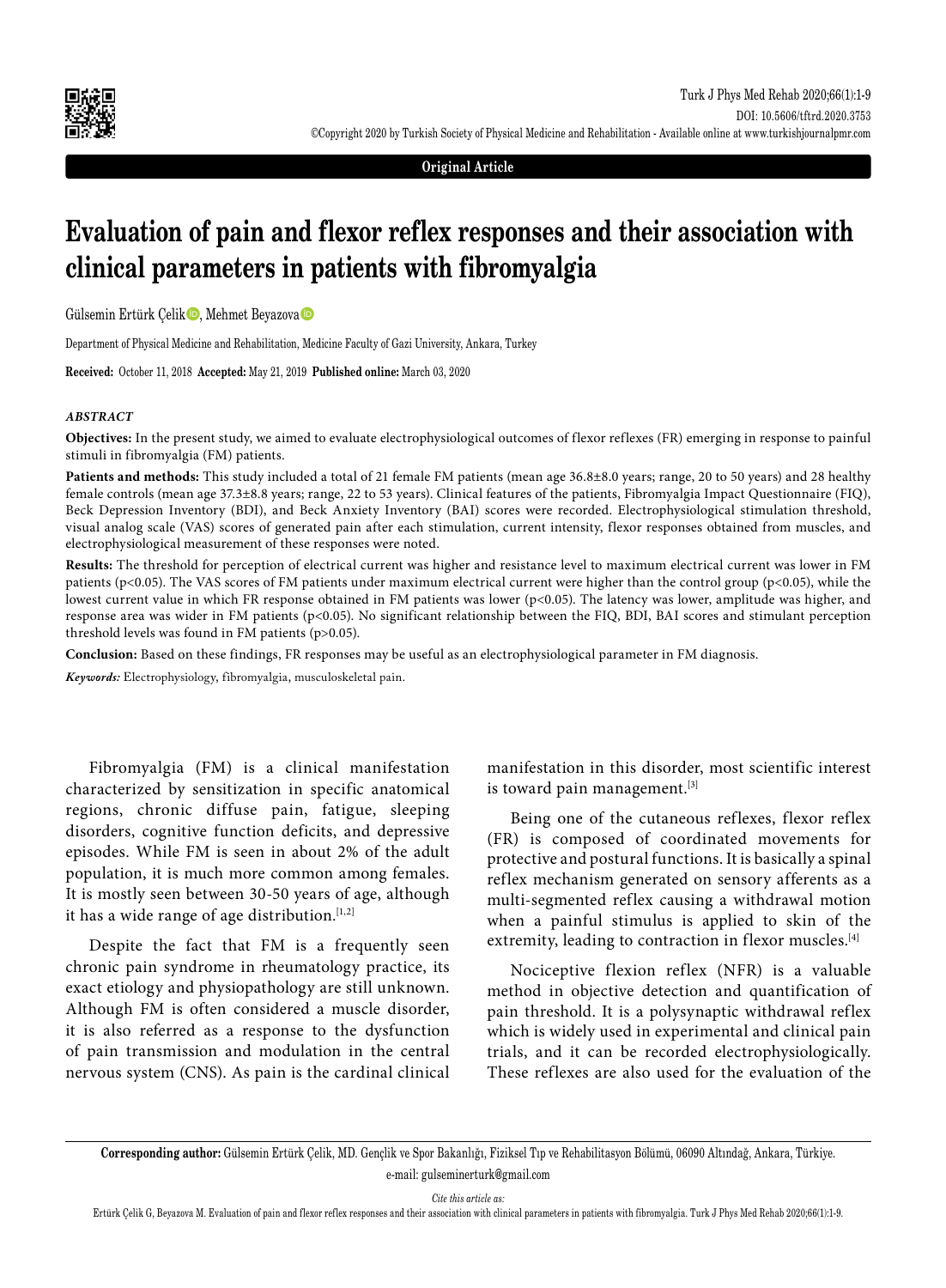roles of various neurotransmitters' functioning in pain control pathways at spinal and supraspinal levels. In addition, they can be used in altered pain perception and pathophysiology studies of clinical syndromes characterized by chronic pain.[5-7]

The diagnosis of FM syndrome is based on the American College of Rheumatology (ACR) classification criteria.[8] The 1990 ACR criteria require chronic widespread pain (CWP) and the presence of >11 of 18 specified sites that are tender upon digital palpation. However, the 2010 ACR criteria state that FM is characterized by CWP associated with fatigue, sleep and cognitive disturbances, and a range of somatic symptoms.<sup>[9]</sup>

To date, electrophysiological study of the patients with FM and its contribution to FM diagnosis has not been clearly elucidated. In the present study, we aimed to evaluate electrophysiological outcomes of FR emerging in response to painful stimuli in FM patients.

# **PATIENTS AND METHODS**

This study included a total of 21 female FM patients (mean age 36.8±8.0 years; range, 20 to 50 years) and 28 healthy female controls (mean age 37.3±8.8 years; range, 22 to 53 years). The diagnosis of FM was made according to the 1990 ACR criteria. All patients were evaluated in terms of chronic pain, fatigue, sleep disorder, stiffness, paresthesia, headache, irritable bowel syndrome, Raynaud-like symptoms, depression, anxiety, antidepressant usage, and disease duration. Patients with a history of CNS disorders, medication use which can affect the CNS, peripheral neuropathy or radiculopathy, systemic diseases such as diabetes mellitus and coronary artery disease, rheumatological disorders causing muscle and joint pain, abnormal previous laboratory and radiological reports, and pregnancy or trauma were excluded from the study. A written informed consent was obtained from each participant. The study protocol was approved by Ethics Committee of Gazi University Faculty of Medicine (No. 20.06.2005/136). The study was conducted in accordance with the principles of the Declaration of Helsinki.

## **Outcomes measures**

Eighteen specific tender points were scored in patients using a Likert-type scale (0-3). Specific tender point examination was made by applying a pressure approximately of four kg.

The Turkish version of the Fibromyalgia Impact Questionnaire (FIQ) was used to evaluate patientreported FM severity.[10] The FIQ consists of 20 questions pertaining to morning stiffness, mood, pain, and the ability to perform daily life activity. Scores range from 0 to 100 with a higher value indicating a greater impact of the disorder.

The Beck Depression Inventory (BDI) was used to evaluate depression level.<sup>[11]</sup> Patients with a BDI score of ≥17 were evaluated in favor of depression.

The Beck Anxiety Inventory (BAI) were applied to FM patients and scores were recorded.<sup>[12]</sup> It consists of 21 items with a Likert scale ranging from 0 to 3 and raw scores ranging from 0 to 63. The BAI scores are classified as minimal anxiety (0 to 7), mild anxiety (8 to 15), moderate anxiety (16 to 25), and severe anxiety (30 to 63).

Electrophysiological evaluation was performed with an eight-channel Nihon-Kohden brand ENMG device (Nihon Kohden Corp., America Inc., Irvine, CA, USA). Recordings were made with surface disc electrodes (NE-132B, 2-pin plug, DIN type) in supine position. Four active and four reference electrodes were used for recording. Active electrodes were placed bilaterally, 10 to 12-cm above the popliteal line on the points between the median popliteal line and lateral of the thigh with the participant placed in prone position. Reference electrodes were placed on lateral side of tibial condyles bilaterally. The patient was, then, turned into supine position and electrodes were placed as follows: active electrodes on the tibialis anterior (TA) muscle, four-finger width inferior to the tuberosity of the tibia and reference electrodes to 3 to 4 cm medial to the muscle on the tibia. Ground electrode was placed on the right lower extremity. Active and reference electrodes were fixed onto the aforementioned points after cleaning the skin with alcohol. Recording electrodes were applied with skin preparation gel (skinPure®, Nihon Kohden Corp., America Inc., Irvine, CA, USA) to decrease the skin impedance. Stimulation was applied to the right sural nerve with surface stimulator behind the lateral malleolus (Figure 1).

Following each stimulation, pain revealed according to stimulus magnitude was evaluated with the visual analog scale (VAS). The VAS was scored between 0 and 10 ( $0=$  no pain,  $10=$  intense pain). Stimulus intensity was started at 1 mA and increased by 1 unit until the perceived pain was achieved by the participant and the threshold value was recorded. Afterwards, current intensities at 2-4-6-8-10-12-14-16- 18-20-22-24 times higher than the threshold value were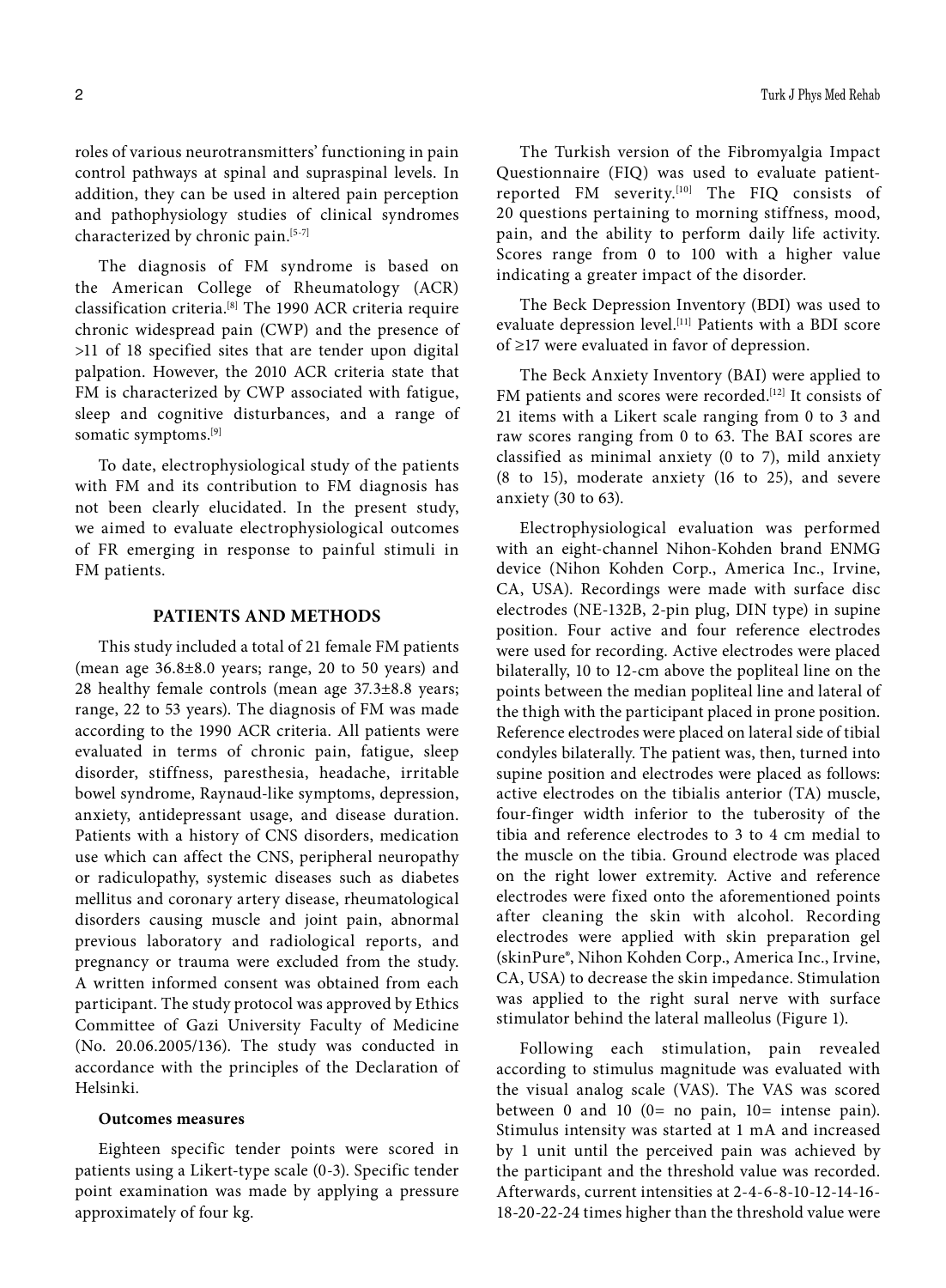

**Figure 1.** Electrode setup and electro-neuro myelography device.

applied to each participant up to their tolerance limits. Upper limit of the current intensity was accepted as 50 mA, which is the admissible security limit of the ENMG device. Stimuli were applied in an irregular time pattern (5 to 30 sec) to avoid habitual effect. The procedure was discontinued, when a VAS value of 10 was reached.

The sweep rate was adjusted to 30 msec, sensitivity to 500 µV, high and low filters to 3 kHz and 2 Hz. Stimuli were composed of five rectangular train waves of 90 Hz frequency and 0.2 msec duration. Bilateral biceps femoris (BF) and tibialis anterior (TA) muscle responses obtained by sural nerve stimulation were recorded to the hard disc of the ENMG device. Once the threshold was detected, the values were multiplied by the aforementioned multipliers to calculate the current intensity to be applied. The study was terminated, when a VAS score of 10 or maximum current intensity was reached.

After all recordings were completed, data were evaluated. If the FR response was obtained, the latency, amplitude and area measurements were made. Area measurements were made by rectifying the responses from all four muscles. Latency was defined as the first deflection point from the isoelectric line, amplitude was defined as the value between lowest and highest peaks, and area measurement was automatically made by the device by marking starting and ending points of the rectified responses. Responses with amplitude less than 10% of the maximum amplitude and with latency shorter than 20 msec were not accepted as reflex responses.

## **Statistical analysis**

The power analysis for the estimation of the sample size was unable to be performed; however, the *post-hoc* power analysis using the G\*Power<sup>®</sup> 3.1 program (Heinrich-Heine-Universität Düsseldorf, Düsseldorf, Germany) was performed. The present study primarily compared maximum tolerable current intensity in 21 FM patients and 28 healthy controls. The post-hoc power analysis using the Wilcoxon-Mann-Whitney test for two groups revealed an effect size of d:3.21 and the power of the study was calculated as 100% with 5% type 1 error.

| <b>TABLE 1</b>                                                                                                                                        |    |      |        |           |  |  |  |
|-------------------------------------------------------------------------------------------------------------------------------------------------------|----|------|--------|-----------|--|--|--|
| Clinical features of FM patients                                                                                                                      |    |      |        |           |  |  |  |
|                                                                                                                                                       | n  | $\%$ | Median | Min-Max   |  |  |  |
| Chronic generalized pain                                                                                                                              | 21 | 100  |        |           |  |  |  |
| Fatigue                                                                                                                                               | 21 | 100  |        |           |  |  |  |
| Paresthesia                                                                                                                                           | 19 | 90.5 |        |           |  |  |  |
| Headache                                                                                                                                              | 19 | 90.5 |        |           |  |  |  |
| Sleeping disorder                                                                                                                                     | 17 | 81   |        |           |  |  |  |
| Morning stiffness                                                                                                                                     | 15 | 71.4 |        |           |  |  |  |
| Irritable bowel syndrome                                                                                                                              | 14 | 66.7 |        |           |  |  |  |
| Raynaud like symptoms                                                                                                                                 | 14 | 66.7 |        |           |  |  |  |
| Depression history                                                                                                                                    | 9  | 42.9 |        |           |  |  |  |
| Anxiety history                                                                                                                                       | 6  | 28.6 |        |           |  |  |  |
| FIQ score median                                                                                                                                      |    |      | 66.48  | 43.8-94.9 |  |  |  |
| BAI score median                                                                                                                                      |    |      | 27     | $16 - 51$ |  |  |  |
| BDI score median                                                                                                                                      |    |      | 17     | $8 - 35$  |  |  |  |
| FM: Fibromyalgia; Min: Minimum; Max: Maximum; FIQ: Fibromyalgia impact questionnaire; BAI: Beck Anxiety<br>Inventory; BDI: Beck depression inventory. |    |      |        |           |  |  |  |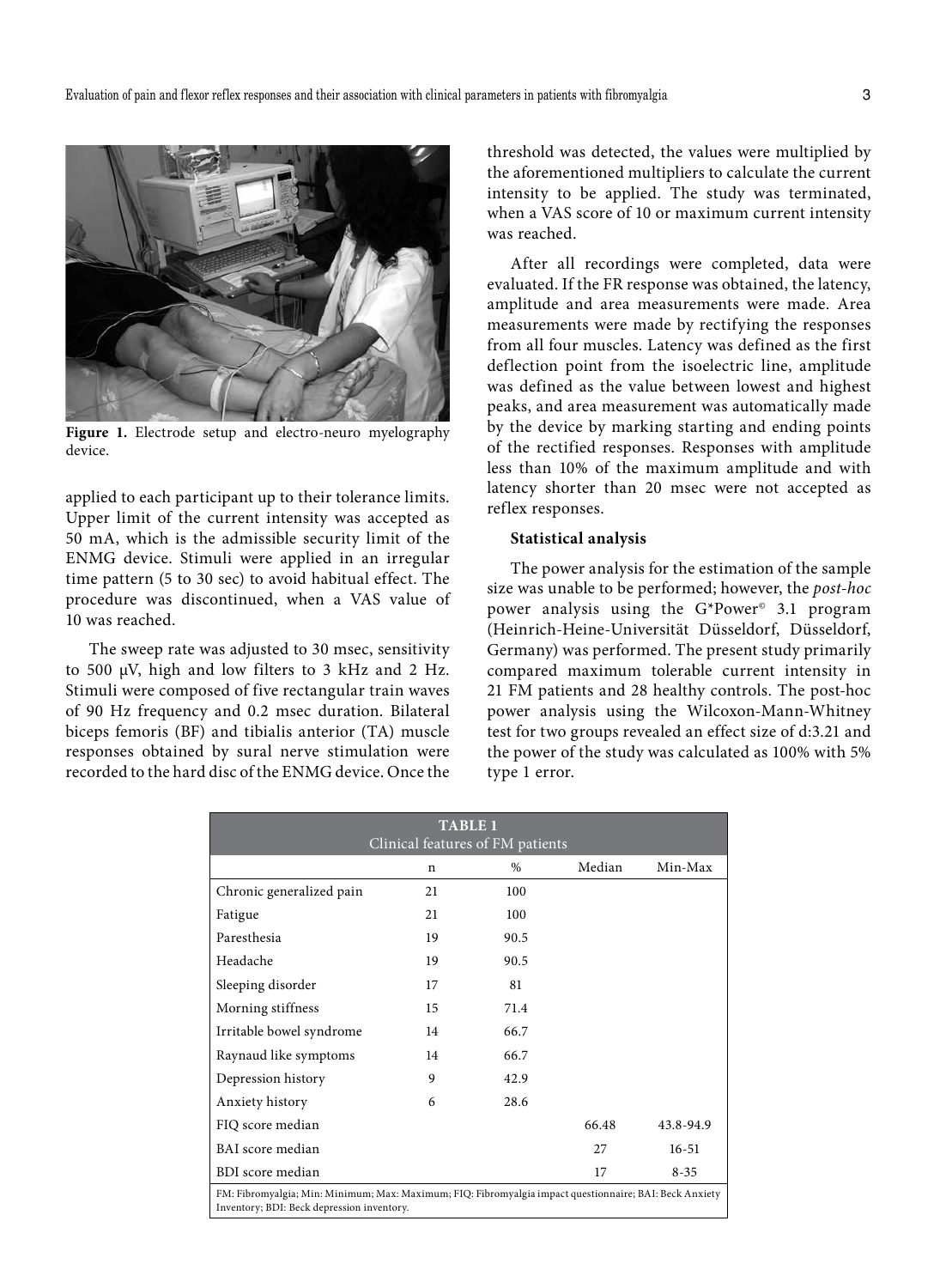| <b>TABLE 2</b><br>Stimulus perception thresholds, maximum applied current intensity, and VAS at maximum current intensity<br>between groups |        |                       |        |                  |        |  |  |
|---------------------------------------------------------------------------------------------------------------------------------------------|--------|-----------------------|--------|------------------|--------|--|--|
|                                                                                                                                             |        | Fibromyalgia $(n=21)$ |        | Control $(n=28)$ |        |  |  |
|                                                                                                                                             | Median | Min-Max               | Median | Min-Max          | p      |  |  |
| Stimulus perception threshold (mA)                                                                                                          | 2      | $2 - 3$               | 4      | $3 - 6$          | < 0.01 |  |  |
| Maximum tolerable current intensity (mA)                                                                                                    | 20     | $12 - 40$             | 48     | $24 - 50$        | < 0.01 |  |  |
| VAS score at maximum current intensity                                                                                                      | 10     | 10                    | 8      | $0-10$           | < 0.01 |  |  |
| Lowest current intensity which generated FR (mA)                                                                                            | 20     | $12 - 40$             | 48     | $24 - 50$        | < 0.01 |  |  |
| VAS: Visual analog scale; Min: Minimum; Max: Maximum; FR: Flexor response.                                                                  |        |                       |        |                  |        |  |  |

Statistical analysis was performed using the SPSS version 11.0 software (SPSS Inc., Chicago, IL, USA) and Minitab version 13.1 package program (Minitab® Statistical Software, LLC, PA USA). Descriptive data were expressed in mean ± standard deviation (SD), median (min-max), or number and frequency. The ratio of formation of FR response in all four muscles and VAS scores at 2, 4, 6, 8, 10, 12, 14, 16, 18, 20, 22 multiples of perception threshold were compared using the Z test with Minitab 13.1 software. Normality

of data was analyzed using the Kolmogorov-Smirnov test. The FIQ, BDI and BAI levels of FM patients were calculated using the Spearman correlation coefficient. Numeric parametric data were analyzed using the Student's t-test, while non-numeric data were analyzed using the chi-square test. The Mann-Whitney U test was used to compare stimulus perception threshold values, current intensity values of 2, 4, 6, 8, 10, 12, 14, 16, 18, 20, 22 folds of the threshold value, VAS scores at these current



**Figure 2.** Comparison of stimulus perception threshold, tolerable maximum current intensity, VAS scores at maximum current intensity, and lowest current intensity at which flexor reflex was obtainable among study groups. **(a)** Stimulus perception threshold. **(b)** Tolerable maximum current intensity. **(c)** VAS scores. **(d)** The lowest current intensity to obtain flexor reflex.

VAS: Visual analog scale; FM: Fibromyalgia.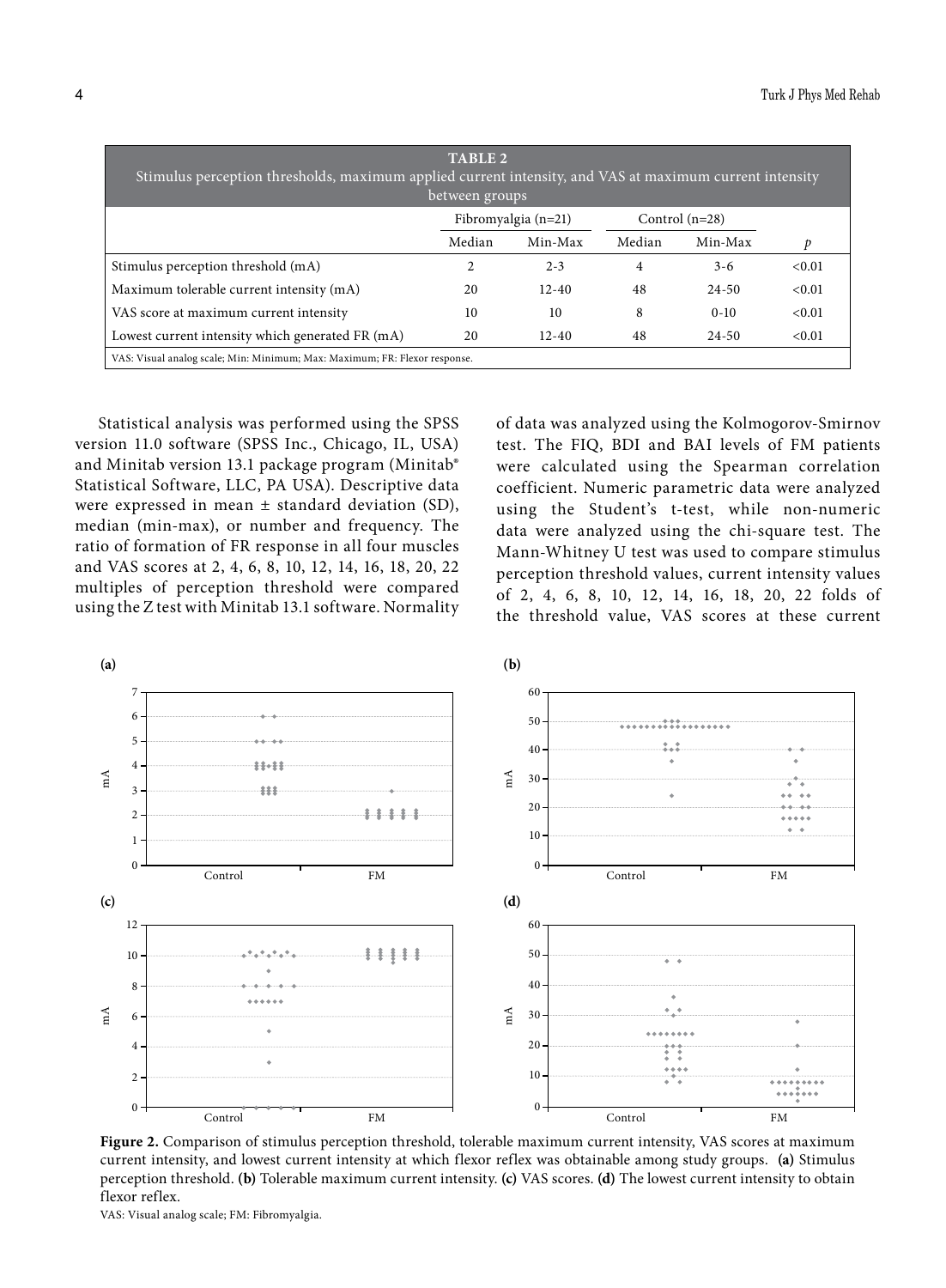intensities, and minimum current intensity needed to obtain a FR response in the patient and control groups. The Mann-Whitney U test was also used to compare latency, amplitude, and area measurements of obtained FR responses from BF and TA muscles at maximum current intensity between patient and control groups. A *p* value of <0.05 was considered statistically significant.

# **RESULTS**

There was no significant difference in the age and sex between the patient and control groups. Clinical characteristics of the FM patients are shown in Table 1.

The threshold for perception of painful stimulus and maximum applicable current intensities of FM patients were significantly lower (p<0.01) and VAS scores at maximum stimulus levels were significantly higher than controls  $(p<0.01)$ . The lowest current intensity at which FR emerged was significantly lower in the FM group (p<0.01) (Table 2, Figure 2).

While the FR development frequency was significantly higher in the patient group at 2 and 4 multiples of threshold value in the same and opposite side muscles (p<0.05), there was no significant difference at higher current intensities between the groups (p>0.05). Increasing the current intensity at the same side, TA muscle caused an increase in the FR formation ratio at all intensity levels in the patient group; however, no FR formation was observed in the control group. At the opposite side muscle, no FR was observed in the control group at 2, 4 and 16 multiples of current intensity; and at 6, 8, 10, 12, and 14 multiples of intensity, the FR formation ratio in the patient group was significantly higher (p<0.05) (Table 3).

Latency was shorter, amplitude was lower, and area was wider bilaterally in BF muscles (p<0.05). No FR emerged in the same side TA muscles of healthy controls. No significant difference was observed in the opposite site TA muscles between the groups (p>0.05) (Table 4).

Correlation analysis revealed no significant relationship between the FIQ, BDI, and BAI scores of FM patients and stimulus perception threshold values (p>0.05) (Table 5).

## **DISCUSSION**

In the current study, we performed electrophysiological evaluation of the FR emerging

|         |                                                                                                                                                                                                                                                                                                             |                 | Comparison of flexo: |                 |      | r retlex                 |         |   |          | ABLE3 |                |                 |                   |                      |      | response frequencies at different multiple current intensities between groups |         |                 |          |      |                                 |
|---------|-------------------------------------------------------------------------------------------------------------------------------------------------------------------------------------------------------------------------------------------------------------------------------------------------------------|-----------------|----------------------|-----------------|------|--------------------------|---------|---|----------|-------|----------------|-----------------|-------------------|----------------------|------|-------------------------------------------------------------------------------|---------|-----------------|----------|------|---------------------------------|
|         |                                                                                                                                                                                                                                                                                                             |                 |                      | Muscle 1        |      |                          |         |   | Muscle 2 |       |                |                 |                   | Muscle 3             |      |                                                                               |         |                 | Muscle 4 |      |                                 |
| Folds   | Patient/control                                                                                                                                                                                                                                                                                             | Control         |                      | Patient         |      |                          | Control |   | Patient  |       |                | Control         |                   | Patient              |      |                                                                               | Control |                 | Patient  |      |                                 |
|         | ¤                                                                                                                                                                                                                                                                                                           | n               | ℅                    | n               | ℅    |                          | ¤       | ℅ | ¤        | ℅     | $\overline{a}$ | ¤               | శ                 | ₫                    | ℅    | ρ                                                                             | ¤       | ℅               | ¤        | ℅    | D                               |
| ٢<br>₹  | 21/28                                                                                                                                                                                                                                                                                                       |                 | $-0.7$               | ᡡ               | 42.9 | 0.01                     |         |   |          | 14.3  | ≿∕             |                 |                   |                      | 42.9 |                                                                               |         |                 |          |      | $\frac{\mathbf{A}}{\mathbf{A}}$ |
|         | 21/28                                                                                                                                                                                                                                                                                                       |                 | 39.3                 | $\overline{8}$  | 85.7 | 0.01                     |         |   |          | 42.9  | ₹              |                 |                   |                      |      | 50.01                                                                         |         |                 |          | 23.8 | $\mathbb{N}$                    |
|         | 21/28                                                                                                                                                                                                                                                                                                       | $\overline{20}$ | 71.4                 | $\overline{18}$ | 85.7 | 0.087                    |         |   |          | 61.9  | ≿∕             | $\frac{8}{2}$   | 64.3              |                      | 81.0 | 0.289                                                                         |         | 3.6             |          | 33.3 | 0.01                            |
|         | 19/28                                                                                                                                                                                                                                                                                                       | 25              | 89.3                 | $\overline{17}$ | 89.5 | 0.234                    |         |   |          | 68.4  | NA<br>Z        | 23              | $\overline{32.1}$ |                      | 89.5 | 0.067                                                                         |         | 3.6             |          | 57.9 | < 0.01                          |
|         | 14/24                                                                                                                                                                                                                                                                                                       | 23              | 95.8                 | 13              | 92.9 | 0.079                    |         |   |          | 71.4  | ₹              | $\overline{20}$ | 83.3              | $\tilde{\mathbf{c}}$ | 92.9 | 0.089                                                                         |         | $\overline{71}$ |          | 71.4 | 0.01                            |
| 2       | 9/19                                                                                                                                                                                                                                                                                                        | ᡡ               | 47.3                 | ↖               | 77,7 | 0.072                    |         |   |          | 66.7  | ≿∕             | 91              | 84.2              |                      | 88.8 | 0.074                                                                         |         | 22.2            |          | 55.6 | 0.01                            |
| $^{14}$ | 5/7                                                                                                                                                                                                                                                                                                         | L               | 100                  |                 | 80.0 | 0.112                    |         |   |          | 8     | NA             | ι∩              | 71.4              |                      | 100  | 0.341                                                                         |         | 14.8            |          | 60.0 | 0.01                            |
| $\geq$  | 3/5                                                                                                                                                                                                                                                                                                         | 5               | 100                  | 2               | 66.7 | 0.256                    |         |   |          | 33.7  | $\overline{N}$ |                 | 80.0              | 3                    | 100  | 0.243                                                                         |         | $\circ$         |          | 33.3 | NA                              |
|         | (Muscle 1: Ipsilateral biceps femoris; Muscle 2: Ipsilateral tibialis anterior; Muscle 3: Contralateral biceps femoris; Muscle 4: Contralateral tibialis anterior; N/A: Not available; Ratio of formation of FR response in al<br>scores at different multiples of perception threshold were compared using |                 |                      |                 |      | Z test with Minitab 13.1 |         |   |          |       |                |                 |                   |                      |      |                                                                               |         |                 |          |      |                                 |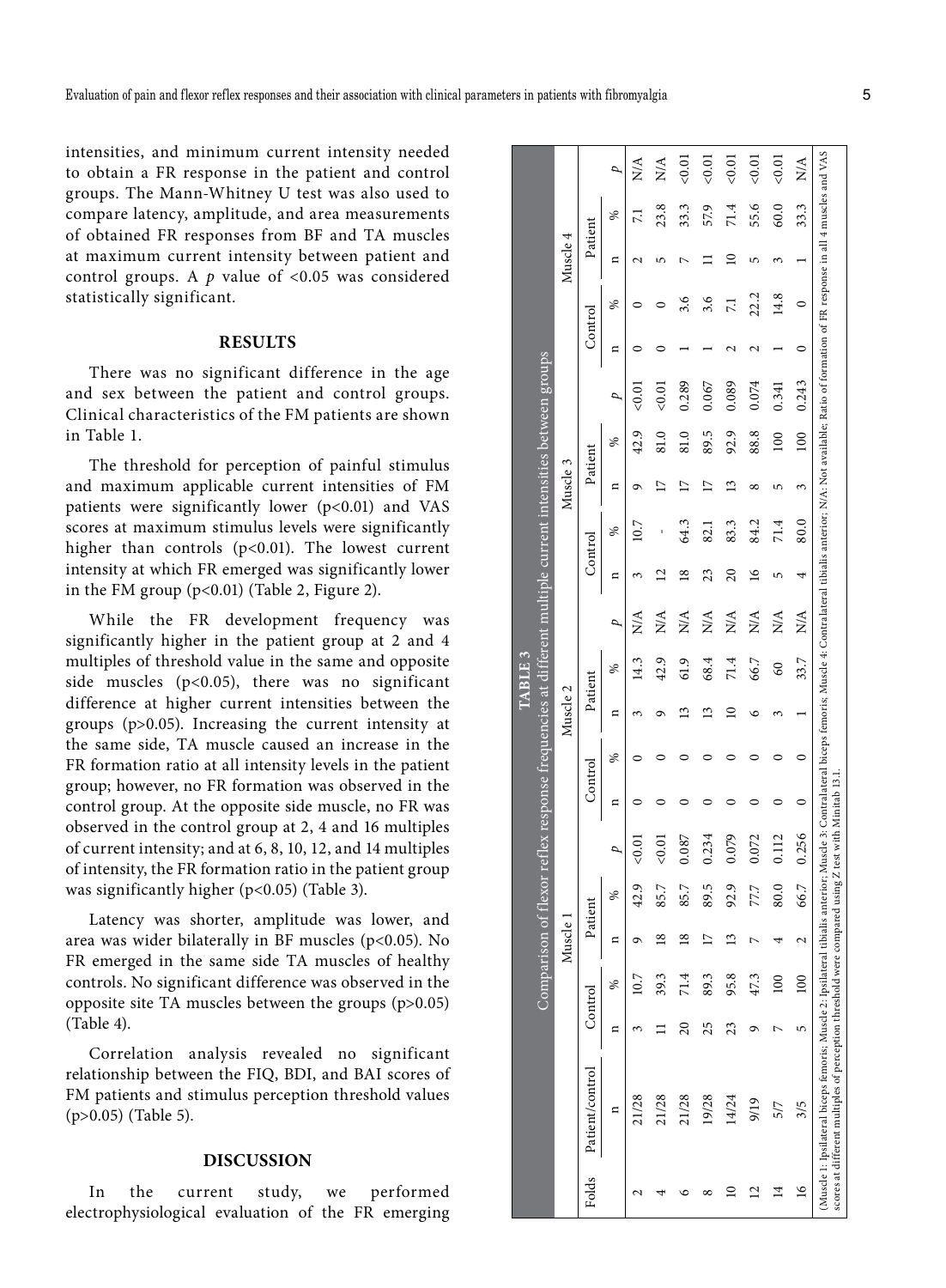| <b>TABLE 4</b><br>Comparison of latency, amplitude and area measurements at generation of flexor response between groups                                                  |             |                  |              |                |                  |                 |               |
|---------------------------------------------------------------------------------------------------------------------------------------------------------------------------|-------------|------------------|--------------|----------------|------------------|-----------------|---------------|
|                                                                                                                                                                           |             | Patient $(n=21)$ |              |                | Control $(n=28)$ |                 |               |
|                                                                                                                                                                           | $\mathbf n$ | Median           | Min-Max      | n              | Median           | Min-Max         | $\mathcal{P}$ |
| Latency (msn)                                                                                                                                                             |             |                  |              |                |                  |                 |               |
| Ipsilateral biceps femoris                                                                                                                                                | 21          | 64               | 22-108       | 27             | 82               | 42-134          | < 0.01        |
| Ipsilateral tibialis anterior                                                                                                                                             | 18          | 96               | 44-200       | $\mathbf{0}$   |                  |                 | N/A           |
| Contralateral biceps femoris                                                                                                                                              | 21          | 90               | 50-140       | 26             | 114              | $72 - 154$      | 0.043         |
| Contralateral tibialis anterior                                                                                                                                           | 17          | 120              | 80-150       | $\overline{2}$ |                  | 114-134         | 0.083         |
| Amplitude (mV)                                                                                                                                                            |             |                  |              |                |                  |                 |               |
| Ipsilateral biceps femoris                                                                                                                                                | 21          | 1.5              | $0.27 - 4.4$ | 27             | 0.8              | $0.2 - 4.1$     | 0.042         |
| Ipsilateral tibialis anterior                                                                                                                                             | 18          | 0.8              | $0.1 - 3.6$  | $\Omega$       |                  |                 | N/A           |
| Contralateral biceps femoris                                                                                                                                              | 21          | 1.6              | $0.4 - 3.2$  | 26             | 0.9              | $0.2 - 3.5$     | 0.041         |
| Contralateral tibialis anterior                                                                                                                                           | 17          | 0.6              | $0.1 - 1$    | $\overline{2}$ |                  | $0.35 - 0 - 47$ | 0.082         |
| Area                                                                                                                                                                      |             |                  |              |                |                  |                 |               |
| Ipsilateral biceps femoris                                                                                                                                                | 2.1         | 48.2             | 5.4-106.7    | 27             | 20.2             | $8.1 - 162$     | 0.039         |
| Ipsilateral tibialis anterior                                                                                                                                             | 18          | 14.6             | 4.7-37.9     | $\Omega$       |                  |                 | N/A           |
| Contralateral biceps femoris                                                                                                                                              | 21          | 38.4             | 14.8-95.6    | 26             | 14.7             | 3.4-87.6        | 0.046         |
| Contralateral tibialis anterior                                                                                                                                           | 17          | 8.6              | $3.5 - 26.9$ | $\overline{2}$ |                  | $4.9 - 10.6$    | 0.171         |
| Min: Minimum; Max: Maximum. Mann-Whitney U test was used for the comparison of latency, amplitude, and area measurements of obtained FR responses; N/A: Not<br>available. |             |                  |              |                |                  |                 |               |

in FM patients in response to painful stimuli and compared these reflexes with those of healthy individuals. Our study results demonstrated that perception of painful stimulus threshold was very low and pain scores tended to increase with the increasing stimulus intensity in FM patients. More importantly, there were significant differences in pain perception and flexor muscle responses to pain, compared to healthy volunteers. It is considered that central sensitivity develops in this disease due to neuroplastic alterations.[13] To the best of our knowledge, FR as an electrophysiological parameter in FM has not been fully investigated, yet.

| <b>TABLE 5</b><br>Correlation analysis results                             |          |  |  |  |  |  |
|----------------------------------------------------------------------------|----------|--|--|--|--|--|
| Beck anxiety inventory                                                     |          |  |  |  |  |  |
| r                                                                          | $-0.333$ |  |  |  |  |  |
| p                                                                          | 0.141    |  |  |  |  |  |
| Fibromyalgia impact questionnaire                                          |          |  |  |  |  |  |
| r                                                                          | $-0.332$ |  |  |  |  |  |
| p                                                                          | 0.141    |  |  |  |  |  |
| Beck depression inventory                                                  |          |  |  |  |  |  |
| r                                                                          | $-0.370$ |  |  |  |  |  |
| p                                                                          | 0.099    |  |  |  |  |  |
| Spearman's correlation coefficient test was used for correlation analysis. |          |  |  |  |  |  |

It has been shown by previous studies that the most common symptoms seen in FM patients are generalized body pain and fatigue, followed by paresthesia and headache.<sup>[4-18]</sup> Consistent with the literature, generalized pain and fatigue were observed in all our patients, and paresthesia, headache and sleeping disorders were present in the majority of the patients. We believe that these symptoms are inter-related and that is why they are seen at high ratios in FM patients.

In previous studies, depression and anxiety were reported in 14 to 70% of FM patients and the FIQ, BDI, and BAI scores were found to be higher in these patients.<sup>[13,17-20]</sup> Desmeules et al.<sup>[13]</sup> reported that depression and anxiety decreased physiological movements due to the psychophysical nature of FM. Depression and anxiety ratios in our study are also consistent with the literature. We believe that the FIQ scores decreased as the individual felt pain, leading to depression and anxiety. Besides this, anxiety and depression may have negatively influenced the FIQ scores over time through negative feedback mechanism.

It has been shown that central sensitization mechanisms play an important role in chronic pain development.[6,7,21,22] Reactions against painful stimuli are protective and a reflex response is generated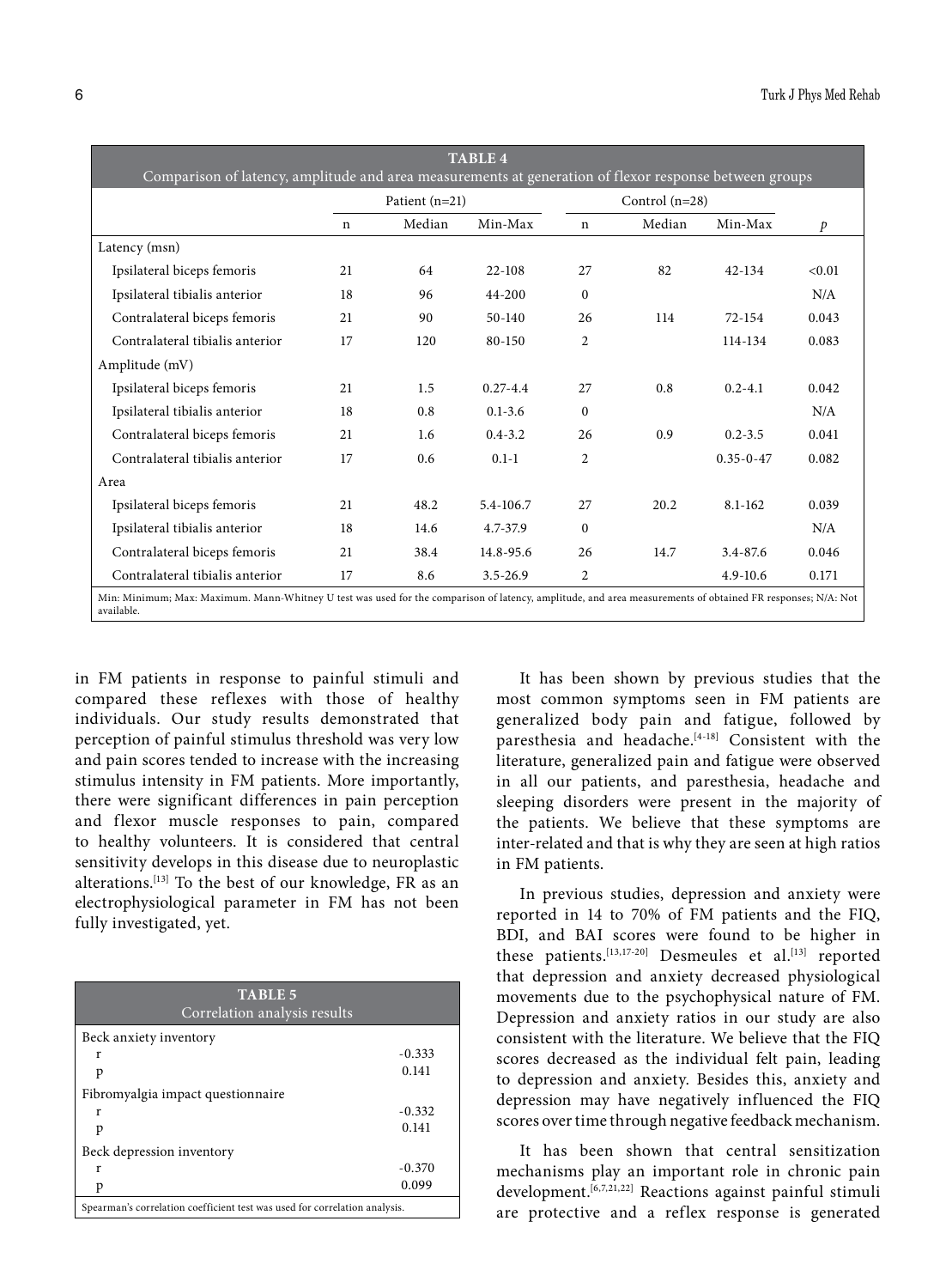to prevent an injury. Recurrent stimuli decrease the activation threshold and a stronger response to upcoming input is formed, leading to the sensitization of the protective nociceptive system.[21,22] Studies of Banic et al.<sup>[23]</sup> and Desmeules et al.<sup>[13]</sup> showed that FM patients had lower excitement thresholds. Latremoliere and Woolf<sup>[22]</sup> also reported that membrane excitement was easier, synaptic activity increased, and inhibition ratio decreased in FM patients. In our study, we found that patients with FM had a lower threshold for perception of electric current and the peak value of current intensity they could endure was lower than normal control group. This can be explained by spinal hypersensitivity and hyperexcitability of the CNS.

Central sensitization is known to play a key role in the abnormal pain development in FM and these patients have an exaggerated sensitivity to mechanical pressure and heat.[22,24-29] It has been well established that C filaments are defective in FM patients, which function in pain transmission, and the main pathology is increased cellular calcium levels which affects excitability via capsaicin, leading to hyperalgesia and allodynia.[22,28] In studies evaluating this effect, VAS score was found significantly to be higher in FM patients where pain intensity was analyzed.[30,31] In our study, we found out that VAS values of FM patients were higher at maximum current intensity, compared to controls, and VAS scores also increased with the stimulus intensity. This can be attributed to spinal hypersensitivity, exaggerated perception of painful stimuli, and also perception of a non-painful stimulus as a painful one. In addition, perception of pain in FM without any tissue injury can be explained by the hyperexcitability of the CNS, leading to chronic painful situations.

In their study, Sörensen et al.<sup>[32]</sup> found central hyperexcitability in the nociceptive system and lowering of pain threshold due to excitation of intramuscular nociceptors in FM patients. In the present study, the lowest current intensity to obtain a FR response was found to be lower in FM patients, compared to the control group. This situation reflects the central hyperexcitability in the nociceptive system in FM patients, suggesting that FR can be used to evaluate central allodynia in FM.

In previous studies carried out with capsaicin injection, a hypersensitive unmodified facilitated heterosynaptic region formation was observed around the injection area.[22,33,34] Furthermore, a relationship between the reflex formation and pain perception was shown.[35] In our study, FR response was obtained bilaterally from the BF muscles in the control group, while no FR response was obtained from the ipsilateral TA muscles. In only two participants, weak responses were obtained by high current stimulations from the contralateral TA muscles. On the contrary, in FM patients, strong FR responses were obtained at low current intensities on bilateral BF and TA muscles. Additionally, the frequency of FR responses obtained in patient and control groups increased as current intensity increased and, above a certain value, a decrease in response was observed without any significant difference between the groups. We also believe that FR may emerge in other extremities in response to allodynia. In addition, in both groups, no FR may be generated due to blocking of mediator release into synaptic junctions over a certain stimulus intensity. Withdrawal of patients who could not tolerate the high intensity currents for reflex formation might also have affected the high intensity results in our study.

It has been reported that in patients who developed central sensitization due to the sensitization of dorsal spinal neurons, increased spontaneous activity, decreased threshold time, overstimulation response, and widened receptive area occurs.[22,36,37] Consistent with previous data, we believe that latency is shorter, amplitude is higher, and response area is wider in FM patients due to increased hypersensitivity in the spine and interneuronal communication. Rapid stimulated and long duration action potential formation caused by hypersensitivity may be also a fact in these patients.

A combination of factors such as sensitivity, time, place, and threshold value is held responsible for the level of pain in patients with central sensitization.<sup>[22]</sup> Low latency, high amplitude, and lower stimulation threshold have been shown in FM patients with depression in a previous study; however, its clinical relevance was not evaluated.<sup>[28]</sup> Crettaz et al.<sup>[38]</sup> reported that pain increased in response to pressure in FM patients by increased psychological stress. Coppieters et al.[39] also showed that both psychological and physiological changes were effective in pain generation in FM. In our study, no significant relationship between the FIQ, BDI, and BAI scores and stimulus perception threshold in FM patients was found. Lack of data about psychological status of patients during study might have caused a restriction in interpretation of relationship between FM and the FIQ, BDI, and BAI. This situation might be also caused by the limited number of cases included in the study.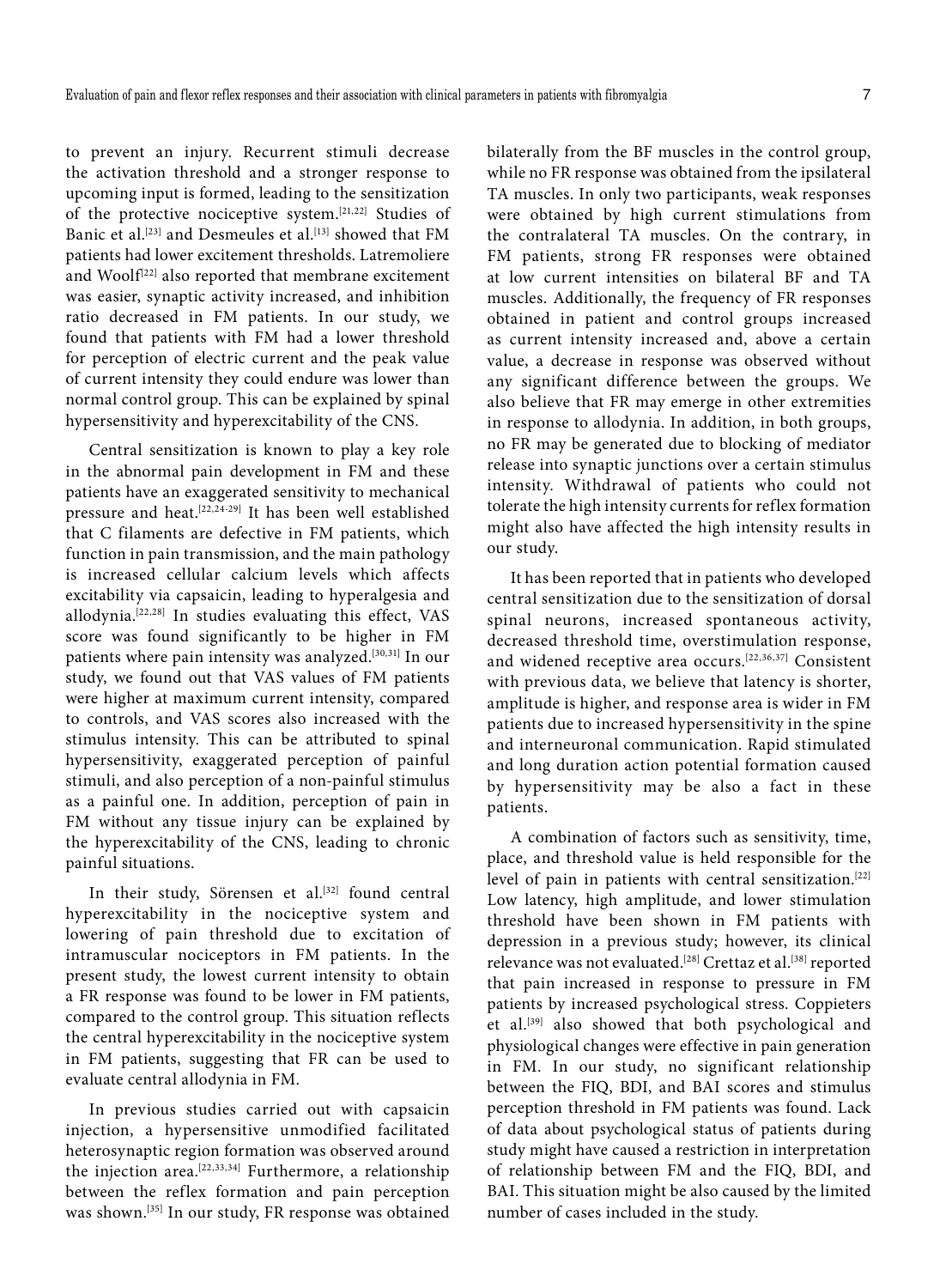There are some limitations to this study. First, we used 1990 ACR criteria for FM diagnosis, as the study was held before the new criteria were published. Second, we were unable to perform power analysis for the estimation of sample size, although we performed post-hoc power analysis.

In conclusion, the responses given to applied current levels are different in FM patients, compared to healthy individuals. This finding indicates that NFR evaluations may make a contribution to FM diagnosis. Currently, clinically used diagnostic tools for FM is mainly based on tender points, CWP associated with fatigue, sleep and cognitive disturbances, and a range of somatic symptoms. Electrophysiological studies may be both useful for FM diagnosis and to delineate the involvement of neural tissue in FM. However, further studies are warranted to confirm our findings and to evaluate diagnostic and/or prognostic value of other electrophysiological parameters in patients with FM.

#### **Declaration of conflicting interests**

The authors declared no conflicts of interest with respect to the authorship and/or publication of this article.

## **Funding**

The authors received no financial support for the research and/or authorship of this article.

#### **REFERENCES**

- 1. Coşkun NC. Clinical Manifestations, Diagnosis and Differential Diagnosis of Fibromyalgia Syndrome. Turkiye Klinikleri J PM&R-Special Topics 2015;8:15-21.
- 2. Ata AM, Çetin A. Definition of Fibromyalgia, its Epidemiology. Turkiye Klinikleri J PM&R-Special Topics 2015;8:1-4
- 3. Markkula RA, Kalso EA, Kaprio JA. Predictors of fibromyalgia: a population-based twin cohort study. BMC Musculoskelet Disord 2016;17:29.
- 4. Pearson K, Gordon J. Spinal reflexes In: Kandel ER, Schwartz JH, Jessell TM, editors. Principles of Neural Science. 4th ed. New York: McGraw-Hill Companies; 2005. p. 713-37.
- 5. Lichtner G, Golebiewski A, Schneider MH, von Dincklage F. Introduction and validation of a less painful algorithm to estimate the nociceptive flexion reflex threshold. Brain Res 2015;1608:147-56.
- 6. Neziri AY, Haesler S, Petersen-Felix S, Müller M, Arendt-Nielsen L, Manresa JB, et al. Generalized expansion of nociceptive reflex receptive fields in chronic pain patients. Pain 2010;151:798-805.
- 7. Biurrun Manresa JA, Nguyen GP, Curatolo M, Moeslund TB, Andersen OK. Probabilistic model for individual assessment of central hyperexcitability using the nociceptive withdrawal reflex: a biomarker for chronic low back and neck pain. BMC Neurosci 2013;14:110.
- 8. Wolfe F, Smythe HA, Yunus MB, Bennett RM, Bombardier C, Goldenberg DL, et al. The American College of Rheumatology 1990 Criteria for the Classification of Fibromyalgia. Report of the Multicenter Criteria Committee. Arthritis Rheum 1990;33:160-72.
- 9. Wolfe F, Clauw DJ, Fitzcharles MA, Goldenberg DL, Katz RS, Mease P, et al. The American College of Rheumatology preliminary diagnostic criteria for fibromyalgia and measurement of symptom severity. Arthritis Care Res (Hoboken) 2010;62:600-10.
- 10. Sarmer S, Ergin S, Yavuzer G. The validity and reliability of the Turkish version of the Fibromyalgia Impact Questionnaire. Rheumatol Int 2000;20:9-12.
- 11. Hisli N. Beck depresyon envanterinin geçerliliği üzerine bir çalışma. Psikoloji Dergisi 1988;22:118-26.
- 12. Beck AT, Epstein N, Brown G, Steer RA. An inventory for measuring clinical anxiety: psychometric properties. J Consult Clin Psychol 1988;56:893-7.
- 13. Desmeules JA, Cedraschi C, Rapiti E, Baumgartner E, Finckh A, Cohen P, et al. Neurophysiologic evidence for a central sensitization in patients with fibromyalgia. Arthritis Rheum 2003;48:1420-9.
- 14. Hayta E, Doğan Ö, Doğan SC, Akdeniz T, Şencan D, Karakaşlı S, et al. Fibromiyalji tanısı konan 100 kadın olgunun klinik özellikleri. Cumhuriyet Medical Journal 2010;32:74-9.
- 15. Bradley LA, Alarcon GS. Fibromyalgia. In Koopman WJ, editor. Arthritis and Allied Conditions a Textbook of Rheumatology. Philedelphia: Lippincott Williams & Wilkins; 2001. p. 1811-44.
- 16. Mease P. Fibromyalgia syndrome: review of clinical presentation, pathogenesis, outcome measures, and treatment. J Rheumatol Suppl 2005;75:6-21.
- 17. Celiker R, Borman P, Oktem F, Gökçe-Kutsal Y, Başgöze O. Psychological disturbance in fibromyalgia: relation to pain severity. Clin Rheumatol 1997;16:179-84.
- 18. Akyol Y, Ulus Y, Tander B, Bilgici A, Kuru O. Muscle Strength, Fatigue, Functional Capacity, and Proprioceptive Acuity in Patients With Fibromyalgia. Turk J Phys Med Rehab 2013;59:292-8.
- 19. Sayar K, Aksu G, Ak I, Tosun M. Venlafaxine treatment of fibromyalgia. Ann Pharmacother 2003;37:1561-5.
- 20. Ji RR, Kohno T, Moore KA, Woolf CJ. Central sensitization and LTP: do pain and memory share similar mechanisms? Trends Neurosci 2003;26:696-705.
- 21. Nijs J, Van Houdenhove B, Oostendorp RA. Recognition of central sensitization in patients with musculoskeletal pain: Application of pain neurophysiology in manual therapy practice. Man Ther 2010;15:135-41.
- 22. Latremoliere A, Woolf CJ. Central sensitization: a generator of pain hypersensitivity by central neural plasticity. J Pain 2009;10:895-926.
- 23. Banic B, Petersen-Felix S, Andersen OK, Radanov BP, Villiger PM, Arendt-Nielsen L, et al. Evidence for spinal cord hypersensitivity in chronic pain after whiplash injury and in fibromyalgia. Pain 2004;107:7-15.
- 24. Ablin J, Neumann L, Buskila D. Pathogenesis of fibromyalgia - a review. Joint Bone Spine 2008;75:273-9.